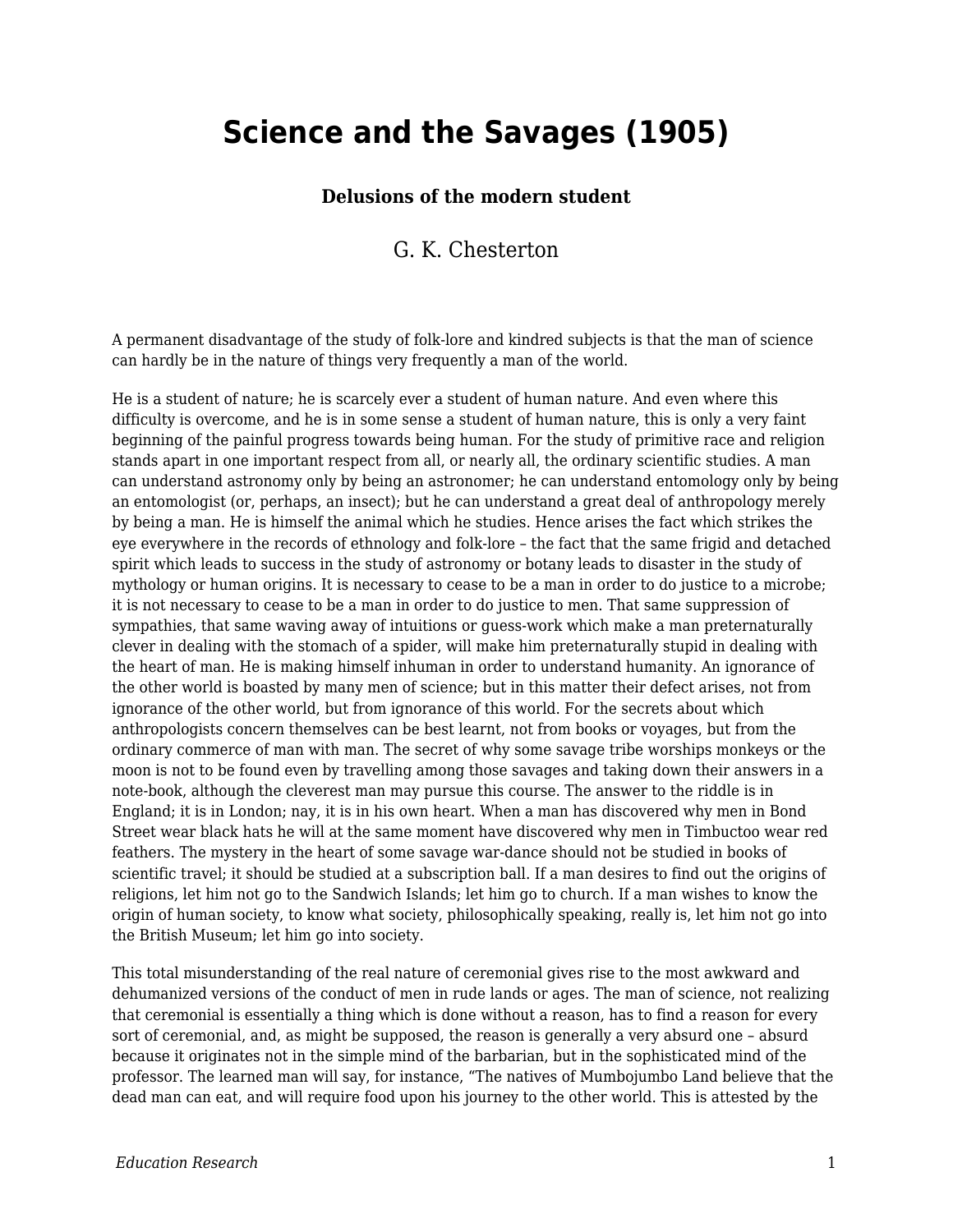fact that they place food in the grave, and that any family not complying with this rite is the object of the anger of the priests and the tribe." To any one acquainted with humanity this way of talking is topsy-turvy. It is like saying, "The English in the twentieth century believed that a dead man could smell. This is attested by the fact that they always covered his grave with lilies, violets, or other flowers. Some priestly and tribal terrors were evidently attached to the neglect of this action, as we have records of several old ladies who were very much disturbed in mind because their wreaths had not arrived in time for the funeral." It may be of course that savages put food with a dead man because they think that a dead man can eat, or weapons with a dead man because they think that a dead man can fight. But personally I do not believe that they think anything of the kind. I believe they put food or weapons on the dead for the same reason that we put flowers, because it is an exceedingly natural and obvious thing to do. We do not understand, it is true, the emotion which makes us think it obvious and natural; but that is because, like all the important emotions of human existence, it is essentially irrational. We do not understand the savage for the same reason that the savage does not understand himself. And the savage does not understand himself for the same reason that we do not understand ourselves either.

The obvious truth is that the moment any matter has passed through the human mind it is finally and for ever spoilt for all purposes of science. It has become a thing incurably mysterious and infinite; this mortal has put on immortality. [See 1 Cor 15:54]

Even what we call our material desires are spiritual, because they are human. Science can analyse a pork-chop, and say how much of it is phosphorus and how much is protein; but science cannot analyse any man's wish for a pork-chop, and say how much of it is hunger, how much custom, how much nervous fancy, how much a haunting love of the beautiful.

The man's desire for the pork-chop remains literally as mystical and ethereal as his desire for heaven. All attempts, therefore, at a science of any human things, at a science of history, a science of folklore, a science of sociology, are by their nature not merely hopeless, but crazy. You can no more be certain in economic history that a man's desire for money was merely a desire for money than you can be certain in hagiology that a saint's desire for God was merely a desire for God. And this kind of vagueness in the primary phenomena of the study is an absolutely final blow to anything in the nature of a science. Men can construct a science with very few instruments, or with very plain instruments; but no one on earth could construct a science with unreliable instruments. A man might work out the whole of mathematics with a handful of pebbles, but not with a handful of clay which was always falling apart into new fragments, and falling together into new combinations. A man might measure heaven and earth with a reed, but not with a growing reed.

As one of the enormous follies of folk-lore, let us take the case of the transmigration of stories, and the alleged unity of their source. Story after story the scientific mythologists have cut out of its place in history, and pinned side by side with similar stories in their museum of fables. The process is industrious, it is fascinating, and the whole of it rests on one of the plainest fallacies in the world. That a story has been told all over the place at some time or other, not only does not prove that it never really happened; it does not even faintly indicate or make slightly more probable that it never happened. That a large number of fishermen have falsely asserted that they have caught a pike two feet long, does not in the least affect the question of whether any one ever really did so. That numberless journalists announce a Franco-German war merely for money is no evidence one way or the other upon the dark question of whether such a war ever occurred. Doubtless in a few hundred years the innumerable Franco-German wars that did not happen will have cleared the scientific mind of any belief in the legendary war of '70 which did. But that will be because if folk-lore students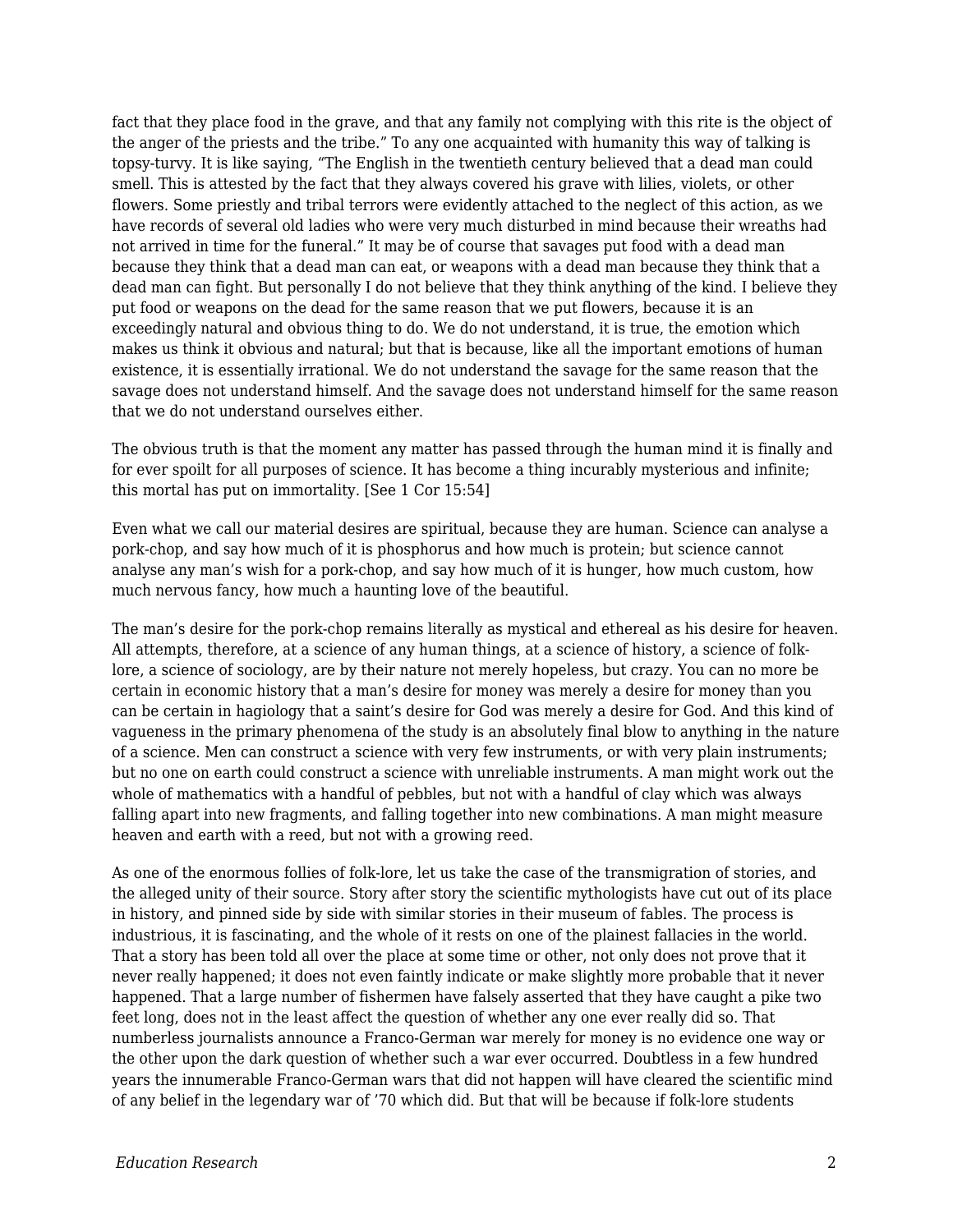remain at all, their nature will be unchanged; and their services to folk-lore will be still as they are at present, greater than they know. For in truth these men do something far more god-like than studying legends; they create them.

There are two kinds of stories which the scientists say cannot be true, because everybody tells them. The first class consists of the stories which are told everywhere, because they are somewhat odd or clever; there is nothing in the world to prevent their having happened to somebody as an adventure any more than there is anything to prevent their having occurred, as they certainly did occur, to somebody as an idea. But they are not likely to have happened to many people. The second class of their "myths" consist of the stories that are told everywhere for the simple reason that they happen everywhere. Of the first class, for instance, we might take such an example as the story of William Tell, now generally ranked among legends upon the sole ground that it is found in the tales of other peoples. Now, it is obvious that this was told everywhere because whether true or fictitious it is what is called "a good story;" it is odd, exciting, and it has a climax. But to suggest that some such eccentric incident can never have happened in the whole history of archery, or that it did not happen to any particular person of whom it is told, is stark impudence. The idea of shooting at a mark attached to some valuable or beloved person is an idea doubtless that might easily have occurred to any inventive poet. But it is also an idea that might easily occur to any boastful archer. It might be one of the fantastic caprices of some story-teller. It might equally well be one of the fantastic caprices of some tyrant. It might occur first in real life and afterwards occur in legends. Or it might just as well occur first in legends and afterwards occur in real life. If no apple has ever been shot off a boy's head from the beginning of the world, it may be done to-morrow morning, and by somebody who has never heard of William Tell.

This type of tale, indeed, may be pretty fairly paralleled with the ordinary anecdote terminating in a repartee or an Irish bull. Such a retort as the famous "Je ne vois pas la necessité" we have all seen attributed to Talleyrand, to Voltaire, to Henri Quatre, to an anonymous judge, and so on. But this variety does not in any way make it more likely that the thing was never said at all. It is highly likely that it was really said by somebody unknown. It is highly likely that it was really said by Talleyrand. In any case, it is not any more difficult to believe that the *mot* might have occurred to a man in conversation than to a man writing memoirs. It might have occurred to any of the men I have mentioned. But there is this point of distinction about it, that it is not likely to have occurred to all of them. And this is where the first class of so-called myth differs from the second to which I have previously referred. For there is a second class of incident found to be common to the stories of five or six heroes, say to Sigurd, to Hercules, to Rustem, to the Cid, and so on. And the peculiarity of this myth is that not only is it highly reasonable to imagine that it really happened to one hero, but it is highly reasonable to imagine that it really happened to all of them. Such a story, for instance, is that of a great man having his strength swayed or thwarted by the mysterious weakness of a woman. The anecdotal story, the story of William Tell, is as I have said, popular, because it is peculiar. But this kind of story, the story of Samson and Delilah, of Arthur and Guinevere, is obviously popular because it is not peculiar. It is popular as good, quiet fiction is popular, because it tells the truth about people. If the ruin of Samson by a woman, and the ruin of Hercules by a woman, have a common legendary origin, it is gratifying to know that we can also explain, as a fable, the ruin of Nelson by a woman and the ruin of Parnell by a woman. And, indeed, I have no doubt whatever that, some centuries hence, the students of folk-lore will refuse altogether to believe that Elizabeth Barrett eloped with Robert Browning, and will prove their point up to the hilt by the unquestionable fact that the whole fiction of the period was full of such elopements from end to end.

Possibly the most pathetic of all the delusions of the modern students of primitive belief is the notion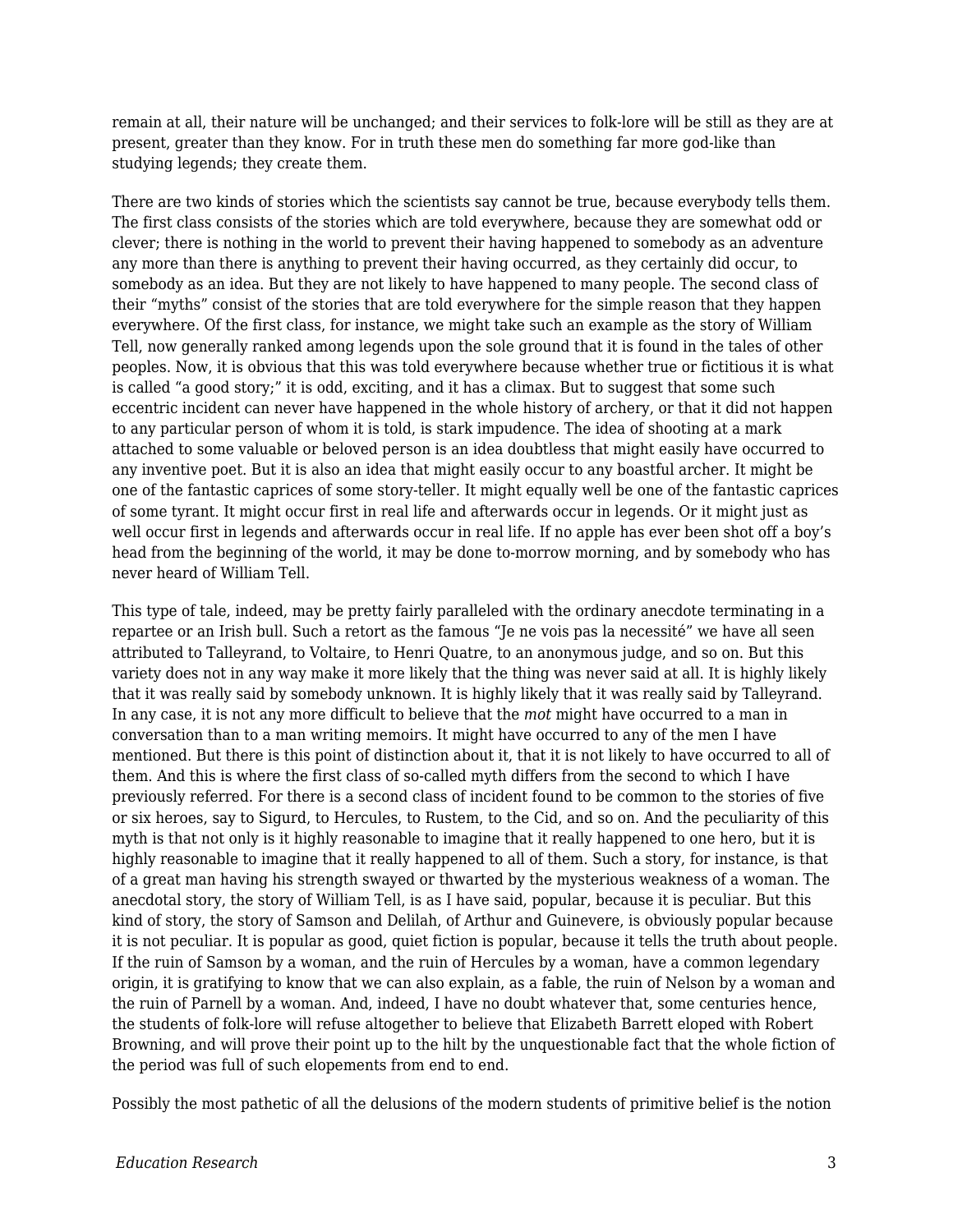they have about the thing they call anthropomorphism. They believe that primitive men attributed phenomena to a god in human form in order to explain them, because his mind in its sullen limitation could not reach any further than his own clownish existence. The thunder was called the voice of a man, the lightning the eyes of a man, because by this explanation they were made more reasonable and comfortable. The final cure for all this kind of philosophy is to walk down a lane at night. Any one who does so will discover very quickly that men pictured something semi-human at the back of all things, not because such a thought was natural, but because it was supernatural; not because it made things more comprehensible, but because it made them a hundred times more incomprehensible and mysterious. For a man walking down a lane at night can see the conspicuous fact that as long as nature keeps to her own course, she has no power with us at all. As long as a tree is a tree, it is a topheavy monster with a hundred arms, a thousand tongues, and only one leg. But so long as a tree is a tree, it does not frighten us at all. It begins to be something alien, to be something strange, only when it looks like ourselves. When a tree really looks like a man our knees knock under us. And when the whole universe looks like a man we fall on our faces.

## **Learning Check**

According to Chesterton, what is the great folly underlying much of scientists' attempts at understanding humans?

- a. Scientists are insufficiently rigorous.
- b. Scientists make themselves inhuman.
- c. Scientists lack a theoretical lens or paradigm.
- d. Scientists aren't sufficiently scientific.

Why does Chesterton believe it is problematic to interpret the behaviors of ancients (or other cultures) as purely rational or as indicative of a deep, underlying mythology?

- a. Because ancient people are less rational than modern people.
- b. Because primitive peoples lack the sophistication to understand themselves or to articulate this through their cultural narratives.
- c. Because all people are irrational.
- d. Because we lack a deep understanding of their myths and views of the world.

What would Chesterton advocate as being the best method to understand another person better?

- a. Immerse yourself in their culture.
- b. Simply ask them.
- c. Understand yourself better.

Chesterton thinks it is absurd when modernists reject primitive anthropomorphisms of the natural world. Why?

- a. Because this conclusion was not arrived at by employing the scientific method.
- b. Because anthropomorphism is calming and comprehensible.
- c. Because anthropomorphism is frightening and mysterious.